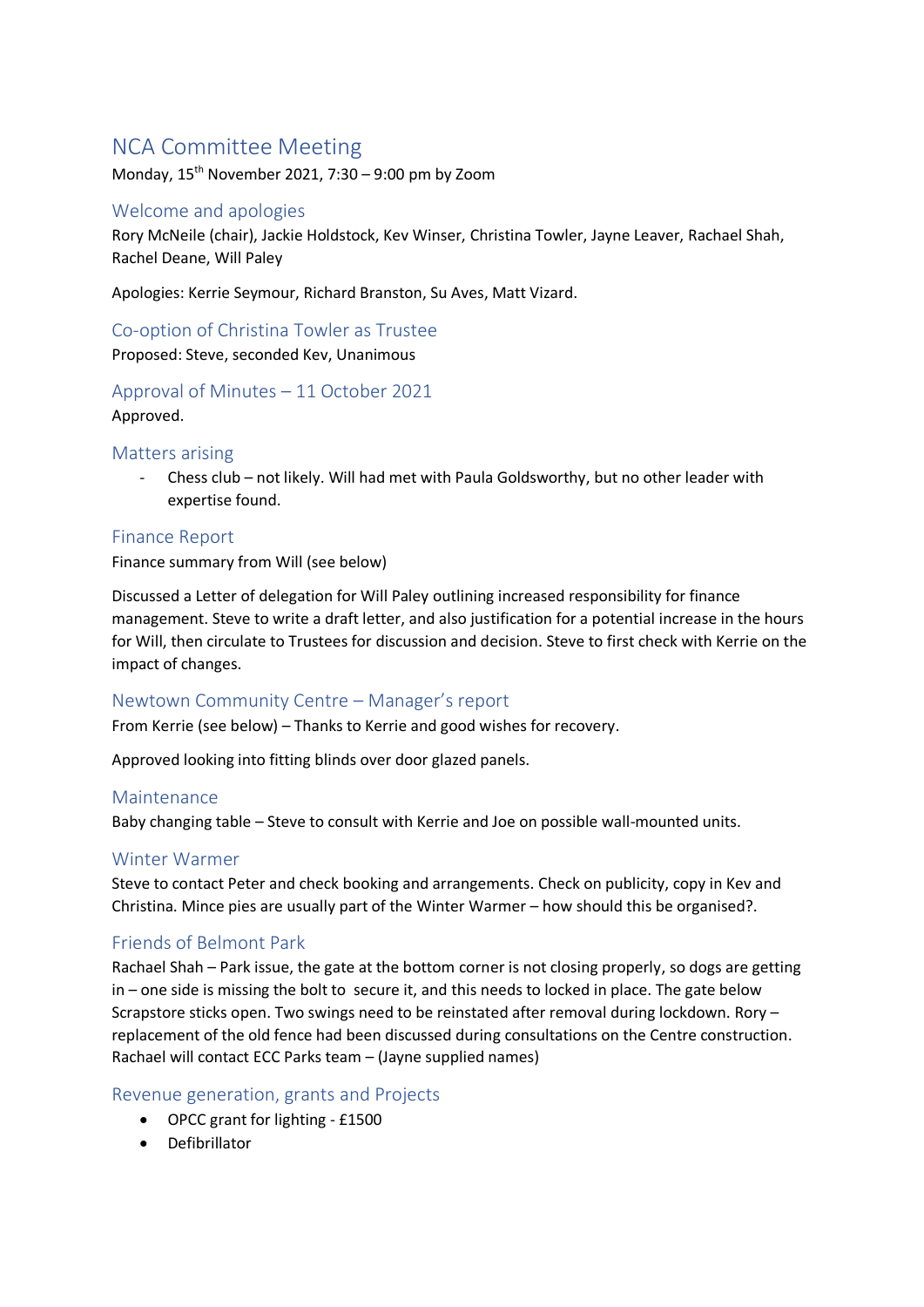Discussion – Steve informed meeting that the OPPC grant of £1500 is nominally for contribution to improved lighting, but the major project for lighting near the outdoor gym is unlikely to proceed within the timescale for the grant. Suggestion – that we write to ECF (who are managing the grant) and suggest it is used for a defibrillator instead, with addition of a light over the bike hoops.

# Website, social media

227 people reached in last week, up 127%. Posting on heritage to be done soon. Discussion of publicity for the Winter Warmer.

Jayne – Newsletter about to come out. Anything to add? Jayne will send info to Kev about carol singing organised by Belmont Chapel on  $12<sup>th</sup>$  for posting on social media to encourage people to listen and take part. Rachael Shah will pass contact details to Jayne for Newtown school parents groups to add to newsletter circulation.

### AOB

Kev asked Will if Jazz Orchestra would be ready soon for other gigs? Will agreed, Kev and Will to follow up.

Next Meeting Date 7 Feb 2022.

# Trustees only

Discussed future arrangements for finance management and inspection of accounts for 2021.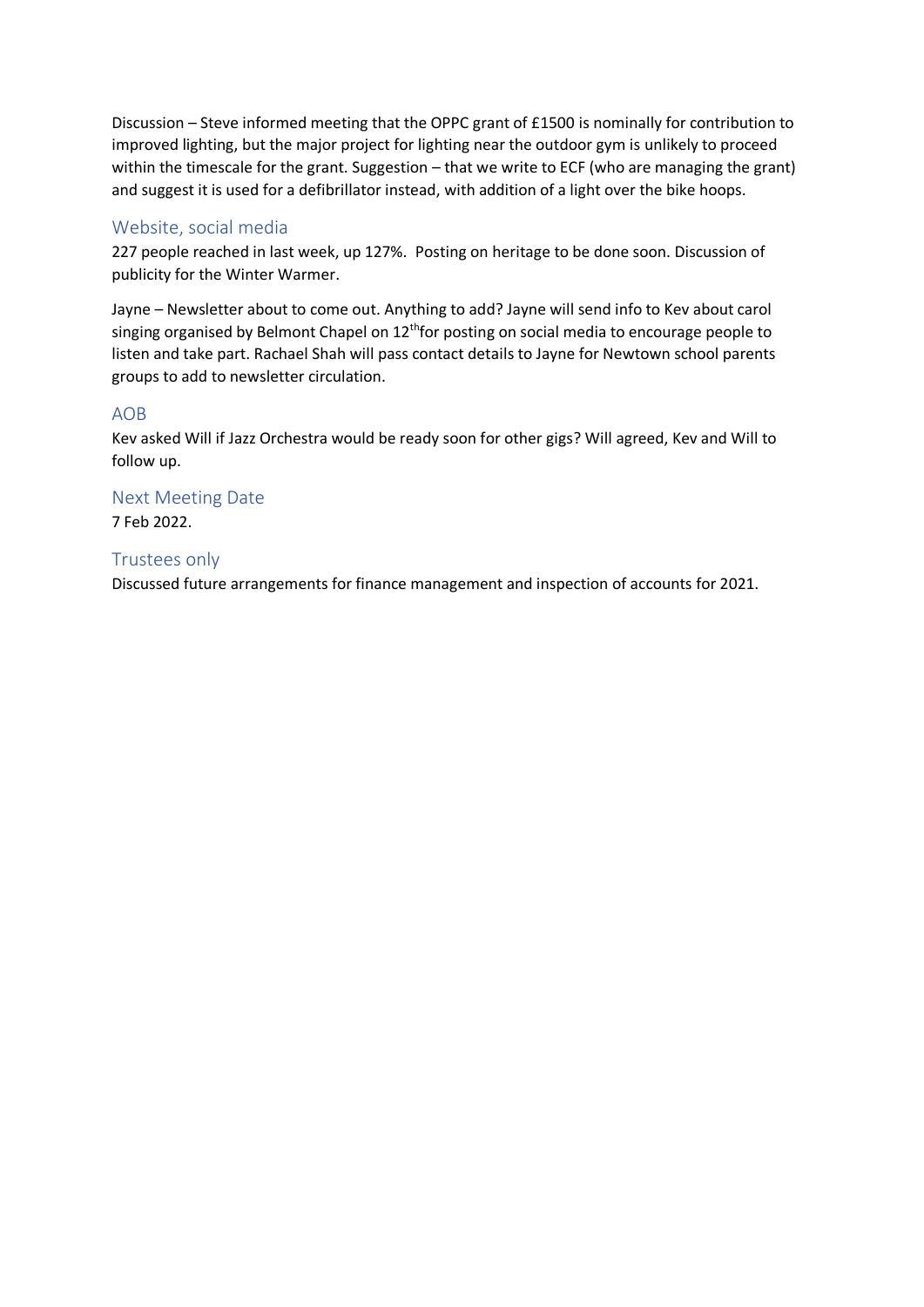### Finance Report

#### **Revenue vs Staff Costs:**

Revenue generated from bookings invoiced has increased throughout the year as restrictions have lifted and are now in the position where a surplus has been generated for the last quarter.

|                      |               | Feb-21                                      | $Mar-21$ | Apr-21 | May-21 | $lim-21$ | $1 + 21$ | Aug-21 | $Sen-21$ | Oct-21 | Nov-21 | Year<br>to Date |
|----------------------|---------------|---------------------------------------------|----------|--------|--------|----------|----------|--------|----------|--------|--------|-----------------|
| <b>Activity Type</b> | lan-21        |                                             |          |        |        |          |          |        |          |        |        |                 |
| Health & Wellbeing   |               |                                             | 288      | 96     | 172    | 320      | 258      | 214    | 433      | 445    | 464    | 2,690           |
| Baby & Toddler       |               | $\sim$                                      | ×.       | 126    | 336    | 246      | 245      | 24     | 193      | 228    | 358    | 1,756           |
| Dance                | 120           | 120                                         | ×        | c.     | 52     | 314      | 262      | 253    | 302      | 322    | 312    | 2,057           |
| Arts & Education     | $\rightarrow$ | ×                                           | $\omega$ | 122    | 277    | 318      | 126      | 44     | 824      | 374    | 274    | 2,358           |
| Music                | $\sim$        | $\sim$                                      | $\sim$   | 119    | 203    | 224      | 151      | 36     | 210      | 137    | 325    | 1,404           |
| Private Booking      | c             | ÷                                           | ×        | 97     | 18     | 98       | 221      | 255    | 435      | 244    | 208    | 1,576           |
| Social Gathering     | ż3            | $\hspace{1.5cm} \rightarrow \hspace{1.5cm}$ | ×        | ٠      | $\pm$  | $\sim$   | 96       | 28     | 228      | 14     | 28     | 394             |
| <b>NCA Activity</b>  | c             |                                             | -        | ×.     | 144    | 252      | 372      | 162    | 576      | 318    | 354    | 2,178           |
| Revenue              | 120           | 120                                         | 288      | 560    | 1,202  | 1,771    | 1,730    | 1,016  | 3,201    | 2,082  | 2,322  | 14,411          |
| Monthly Staff Costs  |               |                                             |          |        |        |          |          |        |          |        |        |                 |
| Cleaning             | 400           | <b>CARDON</b><br>300                        | 400      | 400    | 400    | 400      | 400      | 400    | 400      | 400    | 400    | 4,300           |
| Cleaning / Security  | 200           | 150                                         | 200      | 200    | 200    | 200      | 200      | 200    | 200      | 200    | 200    | 2,150           |
| Assistant Manager    | 300           | 225                                         | 300      | 300    | 300    | 300      | 300      | 300    | 300      | 300    | 300    | 3,225           |
| Manager              | 600           | 450                                         | 600      | 600    | 600    | 600      | 600      | 600    | 600      | 600    | 600    | 6,450           |
| <b>Staff Costs</b>   | 1,500         | 1,125                                       | 1,500    | 1,500  | 1,500  | 1,500    | 1,500    | 1,500  | 1,500    | 1,500  | 1,500  | 16,125          |
| Surplus / (Deficit)  | (1,380)       | 1,005                                       | (1, 212) | (940)  | (298)  | 271      | 290      | (485)  | 1,701    | 582    | 822    | (1.715)         |

Notes

<sup>1</sup> Based on hire invoiced - timing differences may be present with recurring bookings spanning more than one month

<sup>2</sup> Includes hire revenue associated with NCA Activities

#### **NCA Activities:**

Activities associated with the NCA are progressing well following the easing of restrictions - Roots Band is covering all costs associated with the group and the Jazz Orchestra is in line with the projected position at this stage & continues to grow. Qigong is low on numbers and embarking on a Social Media campaign to increase attendance to classes.

| Activity                  | Average<br><b>Participants</b> |                          | Income    |          | Costs                    |            | <b>Balance Exc</b> |         |           |
|---------------------------|--------------------------------|--------------------------|-----------|----------|--------------------------|------------|--------------------|---------|-----------|
|                           |                                | <b>From Register</b>     | From Bank | Variance | Room Hire                | Instructor | <b>Total Costs</b> | Balance | Room Hire |
| Roots Band                |                                |                          |           |          |                          |            |                    |         |           |
| May                       | 17                             | 148                      | 118       | (30)     | 36                       | 140        | 176                | (28)    | -8        |
| Jun                       | 22                             | 304                      | 252       | (52)     | 54                       | 210        | 264                | 40      | 94        |
| Jul                       | 22                             | 413                      | 447       | 34       | 72                       | 350        | 422                | (9)     | 63        |
| Aug                       |                                | C.                       | 17        |          | т                        | - 1        | 636                | ÷.      | ٠         |
| Sep                       | 出会<br>23                       | 208                      | 149       | (59)     | 36                       | 140        | 176                | 32      | 68        |
| Oct                       | 19                             | 283                      | 263       | (20)     | 54                       | 210        | 264                | 19      | 73        |
| Roots Band Total          |                                | 1,356                    | 1,229     | (127)    | 252                      | 1,050      | 1,302              | 54      | 306       |
| Qigong                    |                                |                          |           |          |                          |            | ÷,                 | ÷       |           |
| May                       | 8                              | 138                      | 135       | (3)      | 36                       | 135        | 171                | (33)    | 3         |
| Jun                       | 6                              | 264                      | 270       | 6        | 96                       | 342        | 438                | (174)   | (78)      |
| Jul                       | 5                              | 276                      | 275       | (1)      | 108                      | 405        | 513                | (237)   | (129)     |
| Aug                       | $\sqrt{6}$                     | 150                      | 105       | (45)     | 48                       | 180        | 228                | (78)    | (30)      |
| Sep                       |                                | $\overline{\phantom{a}}$ | $\sim$    | ×,       | $\overline{\phantom{a}}$ | 315        | 315                | (315)   | (315)     |
| Oct                       | $\overline{7}$                 | 312                      | 275       | (37)     | 96                       | 360        | 456                | (144)   | (48)      |
| <b>Qigong Total</b>       |                                | 1,140                    | 1,060     | (80)     | 384                      | 1,737      | 2,121              | (981)   | (597)     |
| Jazz Orchestra            |                                |                          |           |          |                          |            |                    |         |           |
| Jul                       | 14                             | 208                      | 184       | (24)     | 96                       | ÷          | 96                 | 112     | 208       |
| Aug                       | 18                             | 264                      | 192       | (72)     | 96                       | 280        | 376                | (112)   | (16)      |
| Sep                       | 16                             | 316                      | 176       | (140)    | 120                      | 350        | 470                | (154)   | (34)      |
| Oct                       | 19                             | 284                      | 223       | (60)     | 96                       | 280        | 376                | (92)    | 4         |
| Jazz Orchestra Total      |                                | 1,071                    | 775       | (296)    | 408                      | 910        | 1,318              | (247)   | 161       |
| <b>NCA Activity Total</b> |                                | 3,567                    | 3,064     | (503)    | 1.044                    | 3,697      | 4,741              | (1.174) | (130)     |

There are slight discrepancies between the bank & registers where individual donations are being chased. Absence of September Qigong figures have been queried.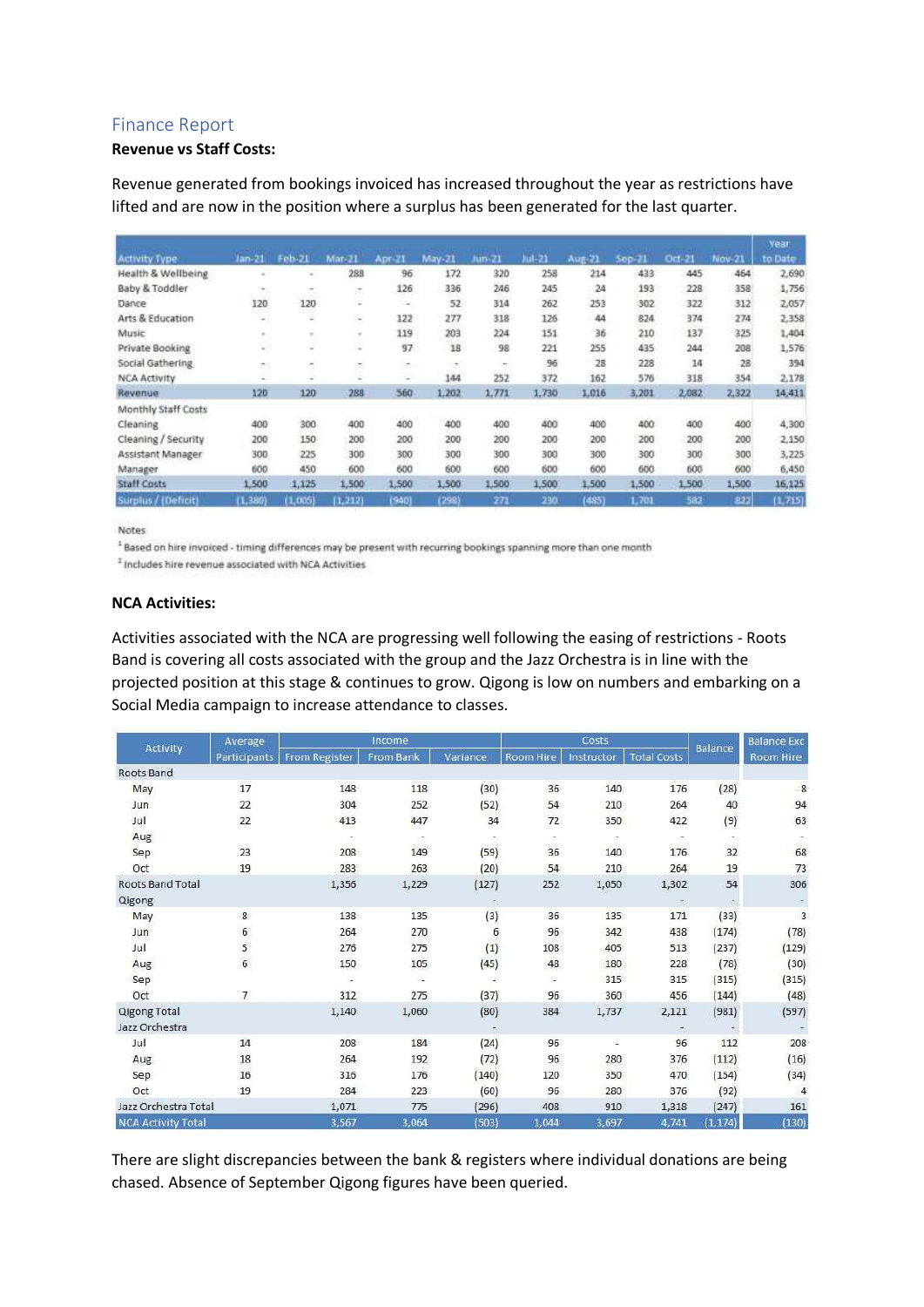# Managers' Report 15/11/2021

Many of our regular groups have booked their new year dates already. The calendar continues to look really healthy and varied

#### **Current groups who have now confirmed bookings for 2022**

Qigong x2, Heels with Harley x2 Pilates Body Conditioning Capoeria Violin lessons Exeter Flutes DoReMi Jumping beans Adult Tap Bulgarian Dance Bulgarian Sunday School Swing Dance Jazz Band Social Cafe Roots Band Pilates Yoga Fusion La Petite French School Latin American Cultural group Yoga with Natasha Samatha Meditation Exeter Malayee Association

#### **Still to confirm**

Monkey Music Private Yoga Hatha Vinyassa Yoga Spanish Playgroup Zumba

### **Possible new groups –** *both have booked trial sessions with a view to making regular slots*

*if successful* Home Ed Science group Lockdown support group

#### **Booking Systems**

We have been asking people to pay within a certain time to secure on off bookings, this has proved successful and has dramatically reduced the numbers of bookings made then cancelled and of payments needing to be chased.

The introduction of standard Party deposits have also proved successful and on several occasions we have been able to recoup costs of additional rooms or extra time people have used and not booked and paid for. Although creating a little more admin Since this has been in place we have seen a reduction in the number of people taking advantage of our good will so obviously word has started to spread.

#### **NCA Activities**

All going well. Numbers for Qigong are starting to pick up. Roots band are considering the purchase of a Chip and Pin machine. Will to provide a finance report for these